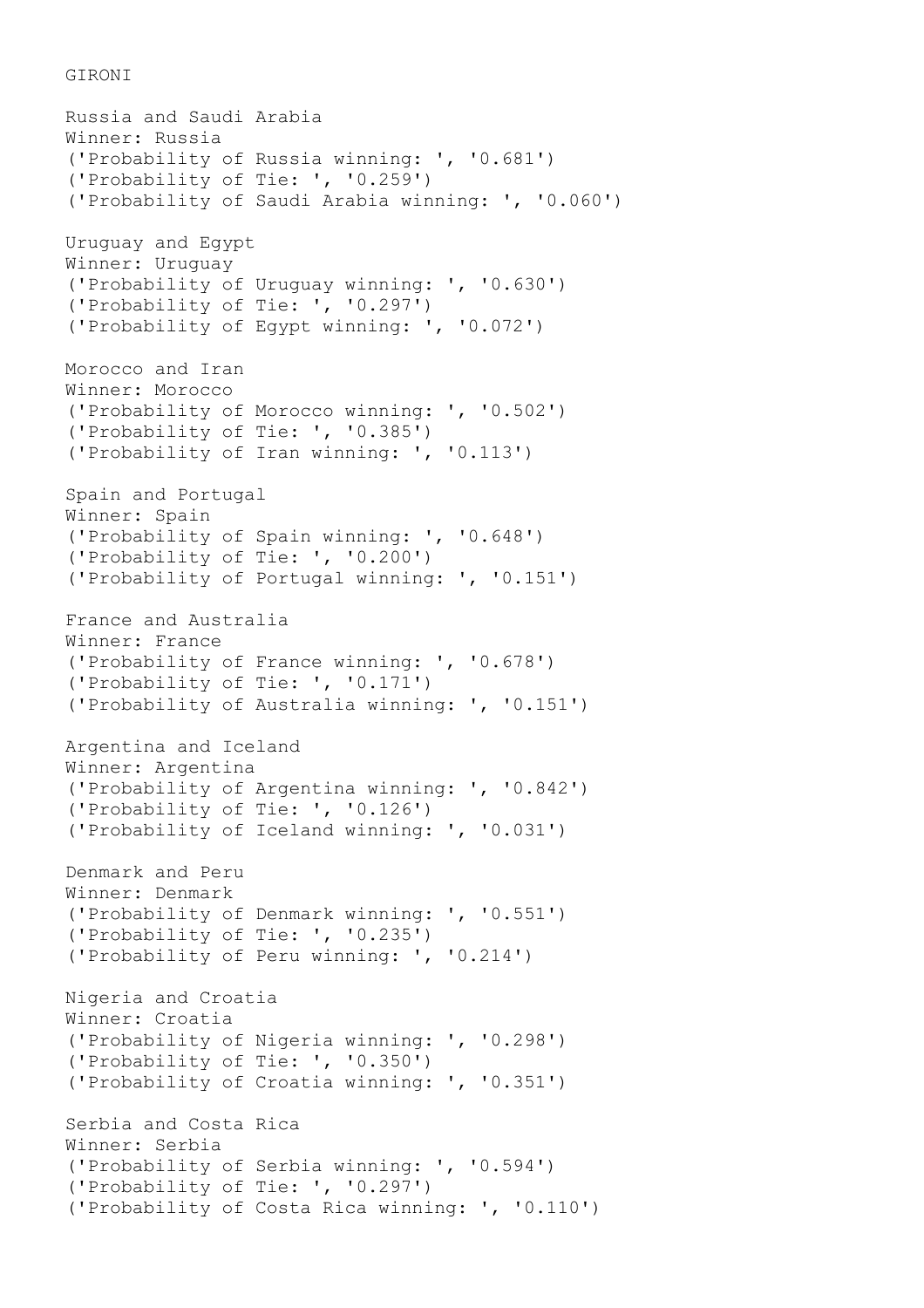Germany and Mexico Winner: Germany ('Probability of Germany winning: ', '0.670') ('Probability of Tie: ', '0.224') ('Probability of Mexico winning: ', '0.106') Brazil and Switzerland Winner: Brazil ('Probability of Brazil winning: ', '0.766') ('Probability of Tie: ', '0.168') ('Probability of Switzerland winning: ', '0.066') Sweden and Korea Republic Winner: Sweden ('Probability of Sweden winning: ', '0.615') ('Probability of Tie: ', '0.277') ('Probability of Korea Republic winning: ', '0.108') Belgium and Panama Winner: Belgium ('Probability of Belgium winning: ', '0.781') ('Probability of Tie: ', '0.161') ('Probability of Panama winning: ', '0.058') England and Tunisia Winner: England ('Probability of England winning: ', '0.678') ('Probability of Tie: ', '0.273') ('Probability of Tunisia winning: ', '0.049') Colombia and Japan Winner: Colombia ('Probability of Colombia winning: ', '0.613') ('Probability of Tie: ', '0.204') ('Probability of Japan winning: ', '0.183') Poland and Senegal Winner: Poland ('Probability of Poland winning: ', '0.606') ('Probability of Tie: ', '0.264') ('Probability of Senegal winning: ', '0.130') Russia and Egypt Winner: Russia ('Probability of Russia winning: ', '0.627') ('Probability of Tie: ', '0.292') ('Probability of Egypt winning: ', '0.081') Portugal and Morocco Winner: Portugal ('Probability of Portugal winning: ', '0.530') ('Probability of Tie: ', '0.356') ('Probability of Morocco winning: ', '0.115') Saudi Arabia and Uruguay Winner: Uruguay ('Probability of Saudi Arabia winning: ', '0.253')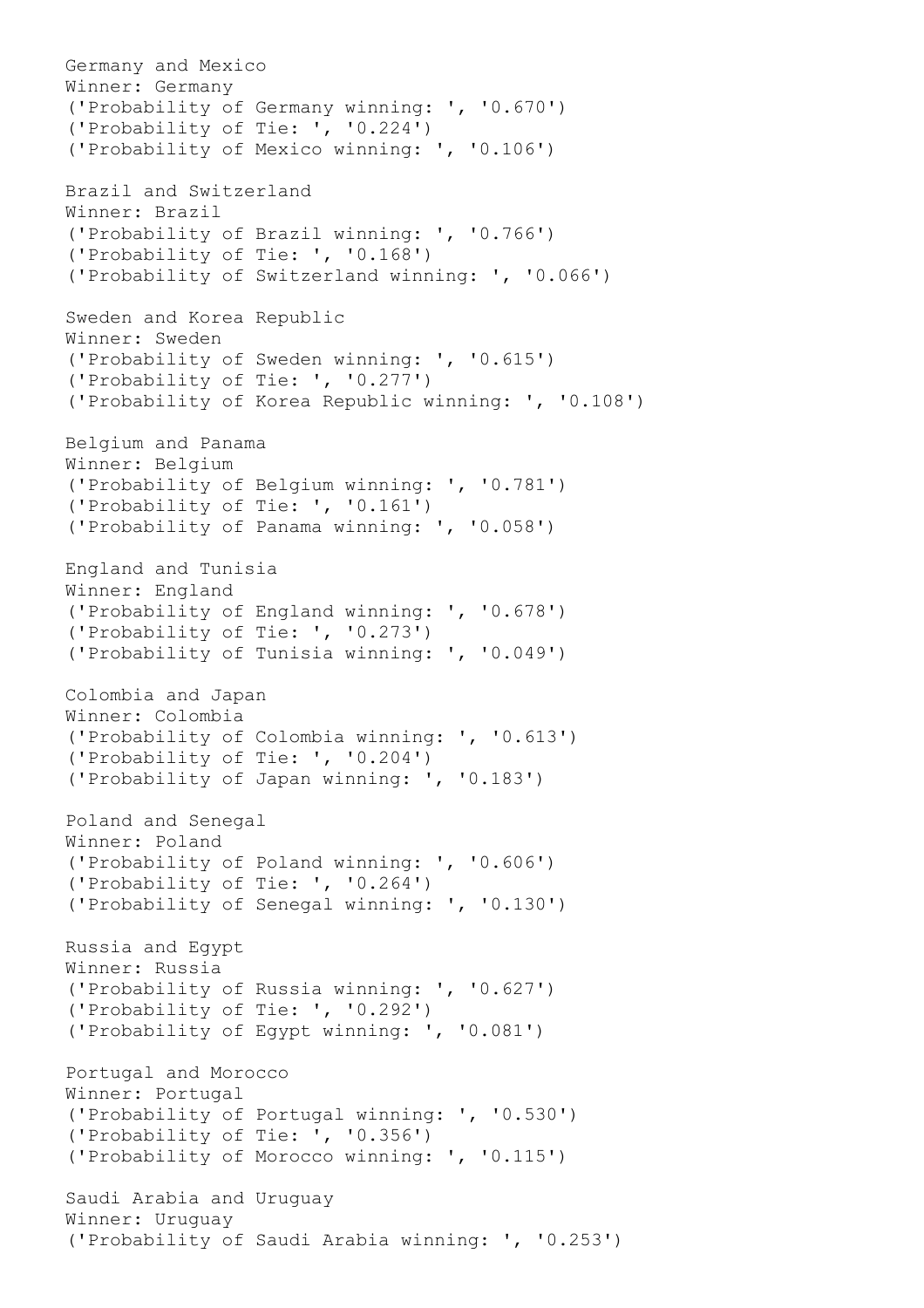('Probability of Tie: ', '0.220') ('Probability of Uruguay winning: ', '0.527') Spain and Iran Winner: Spain ('Probability of Spain winning: ', '0.714') ('Probability of Tie: ', '0.239') ('Probability of Iran winning: ', '0.047') Denmark and Australia Winner: Denmark ('Probability of Denmark winning: ', '0.560') ('Probability of Tie: ', '0.189') ('Probability of Australia winning: ', '0.251') France and Peru Winner: France ('Probability of France winning: ', '0.666') ('Probability of Tie: ', '0.210') ('Probability of Peru winning: ', '0.124') Argentina and Croatia Winner: Argentina ('Probability of Argentina winning: ', '0.612') ('Probability of Tie: ', '0.242') ('Probability of Croatia winning: ', '0.146') Brazil and Costa Rica Winner: Brazil ('Probability of Brazil winning: ', '0.826') ('Probability of Tie: ', '0.143') ('Probability of Costa Rica winning: ', '0.030') Nigeria and Iceland Winner: Nigeria ('Probability of Nigeria winning: ', '0.708') ('Probability of Tie: ', '0.199') ('Probability of Iceland winning: ', '0.093') Switzerland and Serbia Winner: Switzerland ('Probability of Switzerland winning: ', '0.455') ('Probability of Tie: ', '0.240') ('Probability of Serbia winning: ', '0.306') Belgium and Tunisia Winner: Belgium ('Probability of Belgium winning: ', '0.651') ('Probability of Tie: ', '0.235') ('Probability of Tunisia winning: ', '0.114') Mexico and Korea Republic Winner: Mexico ('Probability of Mexico winning: ', '0.586') ('Probability of Tie: ', '0.291') ('Probability of Korea Republic winning: ', '0.123')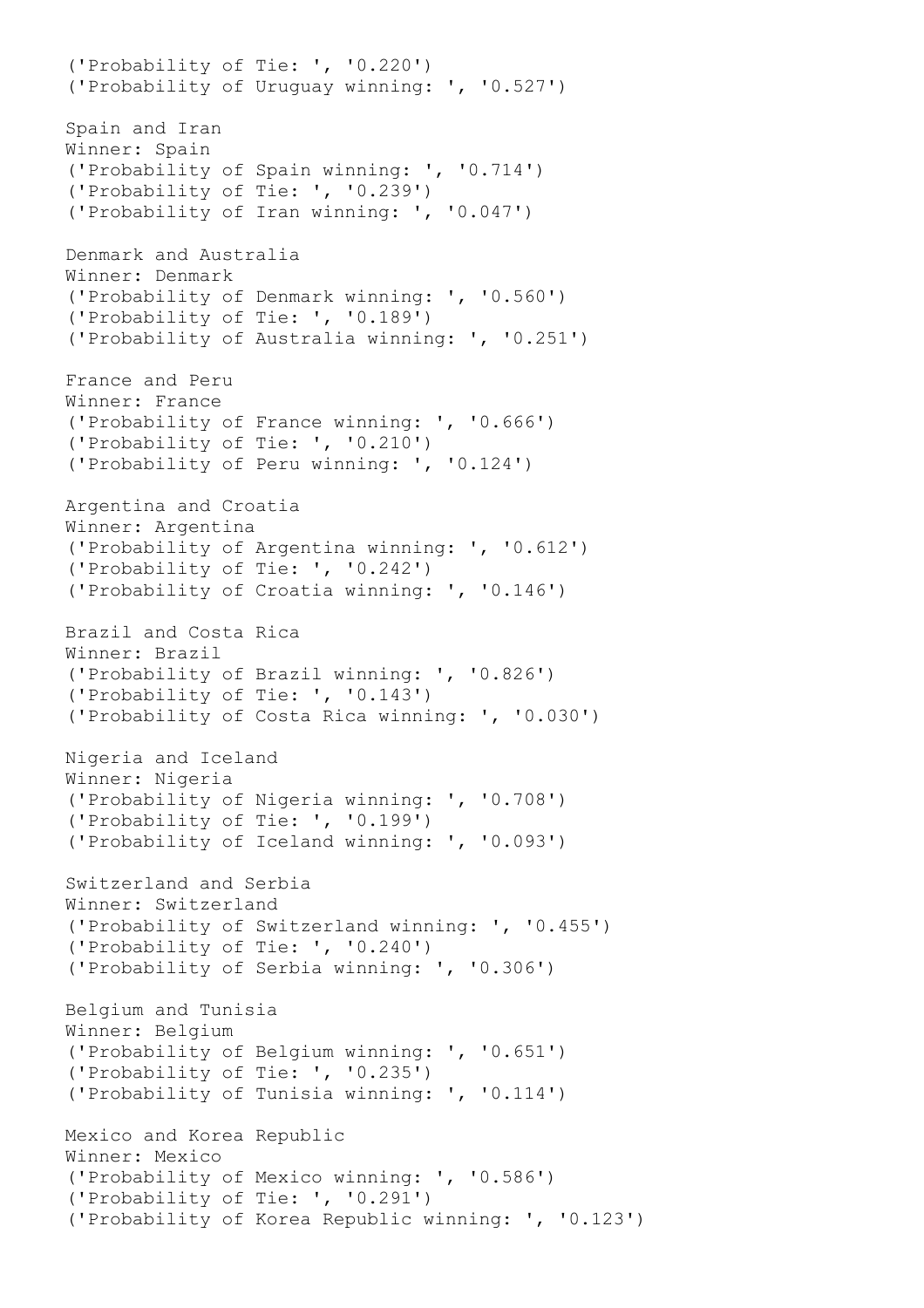Germany and Sweden Winner: Germany ('Probability of Germany winning: ', '0.619') ('Probability of Tie: ', '0.230') ('Probability of Sweden winning: ', '0.151') England and Panama Winner: England ('Probability of England winning: ', '0.781') ('Probability of Tie: ', '0.195') ('Probability of Panama winning: ', '0.024') Japan and Senegal Winner: Japan ('Probability of Japan winning: ', '0.532') ('Probability of Tie: ', '0.270') ('Probability of Senegal winning: ', '0.198') Colombia and Poland Winner: Colombia ('Probability of Colombia winning: ', '0.410') ('Probability of Tie: ', '0.285') ('Probability of Poland winning: ', '0.305') Russia and Uruguay Winner: Russia ('Probability of Russia winning: ', '0.533') ('Probability of Tie: ', '0.251') ('Probability of Uruguay winning: ', '0.216') Saudi Arabia and Egypt Winner: Saudi Arabia ('Probability of Saudi Arabia winning: ', '0.406') ('Probability of Tie: ', '0.295') ('Probability of Egypt winning: ', '0.299') Portugal and Iran Winner: Portugal ('Probability of Portugal winning: ', '0.587') ('Probability of Tie: ', '0.336') ('Probability of Iran winning: ', '0.077') Spain and Morocco Winner: Spain ('Probability of Spain winning: ', '0.675') ('Probability of Tie: ', '0.253') ('Probability of Morocco winning: ', '0.071') France and Denmark Winner: France ('Probability of France winning: ', '0.633') ('Probability of Tie: ', '0.163') ('Probability of Denmark winning: ', '0.204') Australia and Peru Winner: Australia ('Probability of Australia winning: ', '0.497')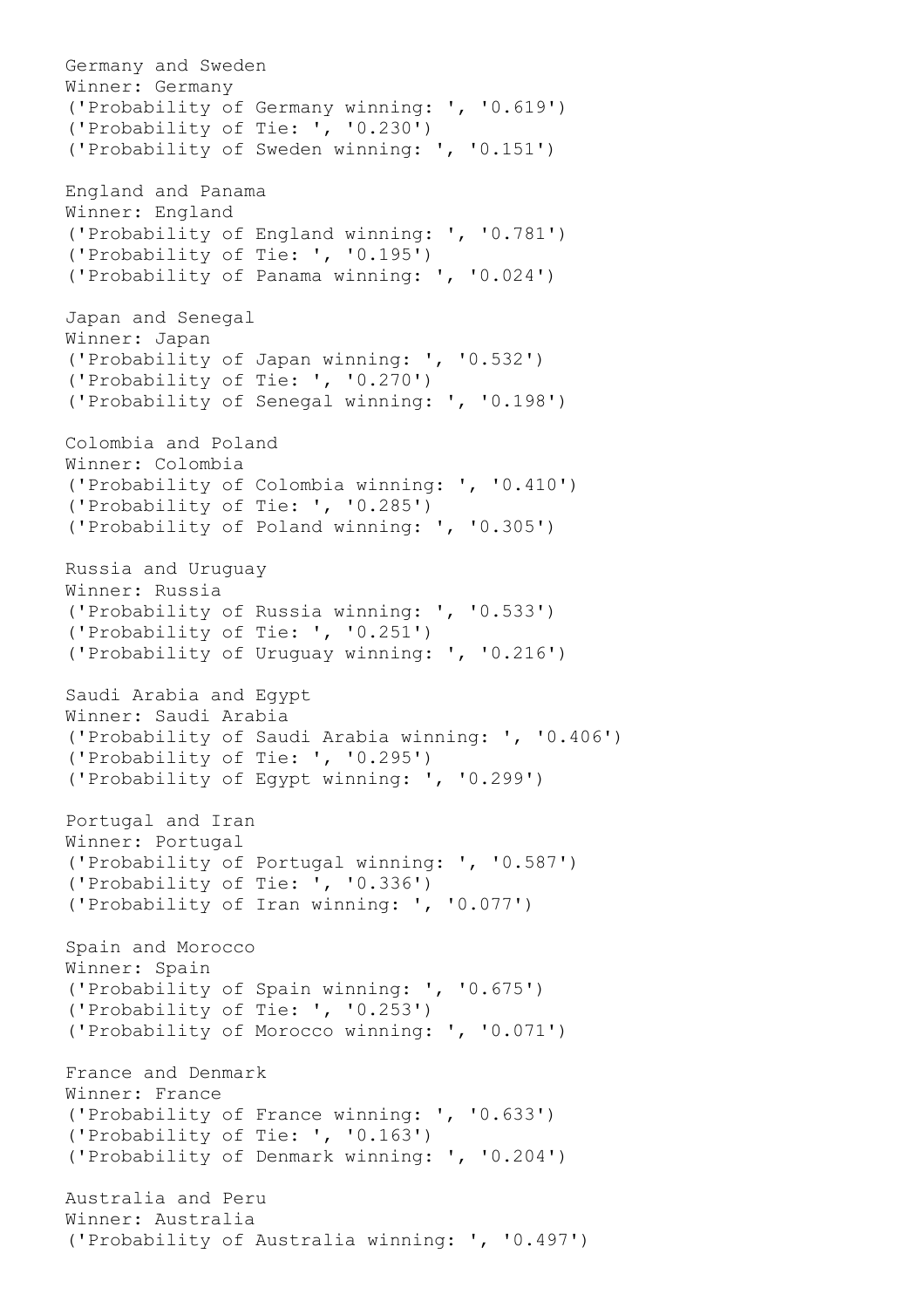('Probability of Tie: ', '0.264') ('Probability of Peru winning: ', '0.240') Argentina and Nigeria Winner: Argentina ('Probability of Argentina winning: ', '0.724') ('Probability of Tie: ', '0.224') ('Probability of Nigeria winning: ', '0.052') Croatia and Iceland Winner: Croatia ('Probability of Croatia winning: ', '0.763') ('Probability of Tie: ', '0.176') ('Probability of Iceland winning: ', '0.061') Sweden and Mexico Winner: Sweden ('Probability of Sweden winning: ', '0.582') ('Probability of Tie: ', '0.258') ('Probability of Mexico winning: ', '0.160') Germany and Korea Republic Winner: Germany ('Probability of Germany winning: ', '0.689') ('Probability of Tie: ', '0.241') ('Probability of Korea Republic winning: ', '0.071') Brazil and Serbia Winner: Brazil ('Probability of Brazil winning: ', '0.769') ('Probability of Tie: ', '0.172') ('Probability of Serbia winning: ', '0.058') Switzerland and Costa Rica Winner: Switzerland ('Probability of Switzerland winning: ', '0.614') ('Probability of Tie: ', '0.204') ('Probability of Costa Rica winning: ', '0.182') Japan and Poland Winner: Poland ('Probability of Japan winning: ', '0.318') ('Probability of Tie: ', '0.314') ('Probability of Poland winning: ', '0.368') Colombia and Senegal Winner: Colombia ('Probability of Colombia winning: ', '0.609') ('Probability of Tie: ', '0.238') ('Probability of Senegal winning: ', '0.153') Tunisia and Panama Winner: Tunisia ('Probability of Tunisia winning: ', '0.644') ('Probability of Tie: ', '0.285') ('Probability of Panama winning: ', '0.071')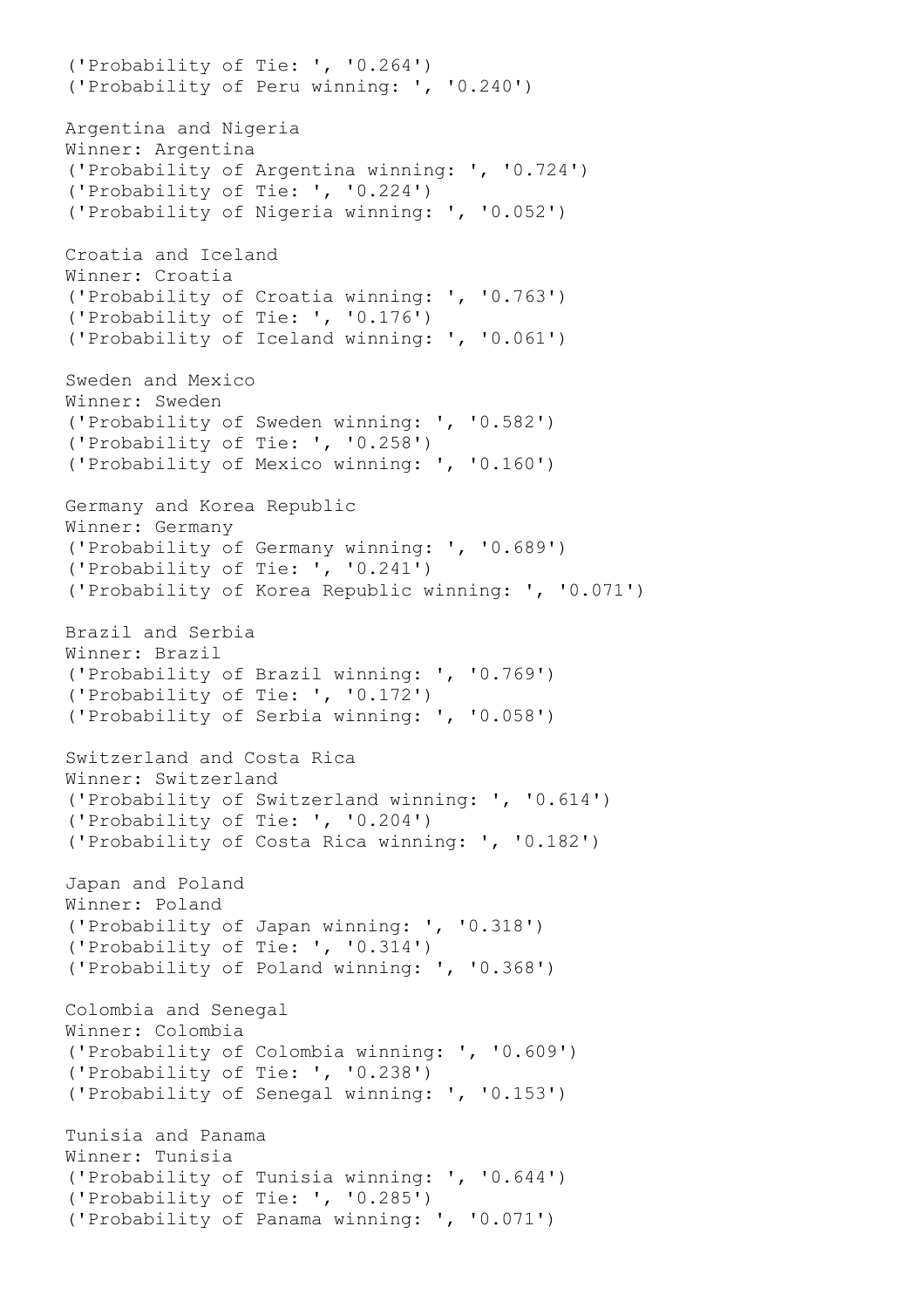```
England and Belgium
Winner: England
('Probability of England winning: ', '0.579')
('Probability of Tie: ', '0.301')
('Probability of Belgium winning: ', '0.121')
OTTAVI DI FINALE
group_16 = [('Russia', 'Portugal'),
             ('France', 'Croatia'),
             ('Brazil', 'Sweden'),
             ('England', 'Poland'),
             ('Spain', 'Uruguay'),
             ('Argentina', 'Denmark'),
             ('Germany', 'Switzerland'),
             ('Colombia', 'Belgium')]
Portugal and Russia
Tie
('Probability of Portugal winning: ', '0.394')
('Probability of Tie: ', '0.351')
('Probability of Russia winning: ', '0.254')
France and Croatia
Winner: France
('Probability of France winning: ', '0.501')
('Probability of Tie: ', '0.222')
('Probability of Croatia winning: ', '0.277')
Brazil and Sweden
Winner: Brazil
('Probability of Brazil winning: ', '0.729')
('Probability of Tie: ', '0.186')
('Probability of Sweden winning: ', '0.085')
Poland and England
Winner: England
('Probability of Poland winning: ', '0.225')
('Probability of Tie: ', '0.346')
('Probability of England winning: ', '0.429')
Spain and Uruguay
Winner: Spain
('Probability of Spain winning: ', '0.662')
('Probability of Tie: ', '0.181')
('Probability of Uruguay winning: ', '0.156')
Argentina and Denmark
Winner: Argentina
('Probability of Argentina winning: ', '0.720')
('Probability of Tie: ', '0.178')
('Probability of Denmark winning: ', '0.103')
Germany and Switzerland
Winner: Germany
('Probability of Germany winning: ', '0.672')
```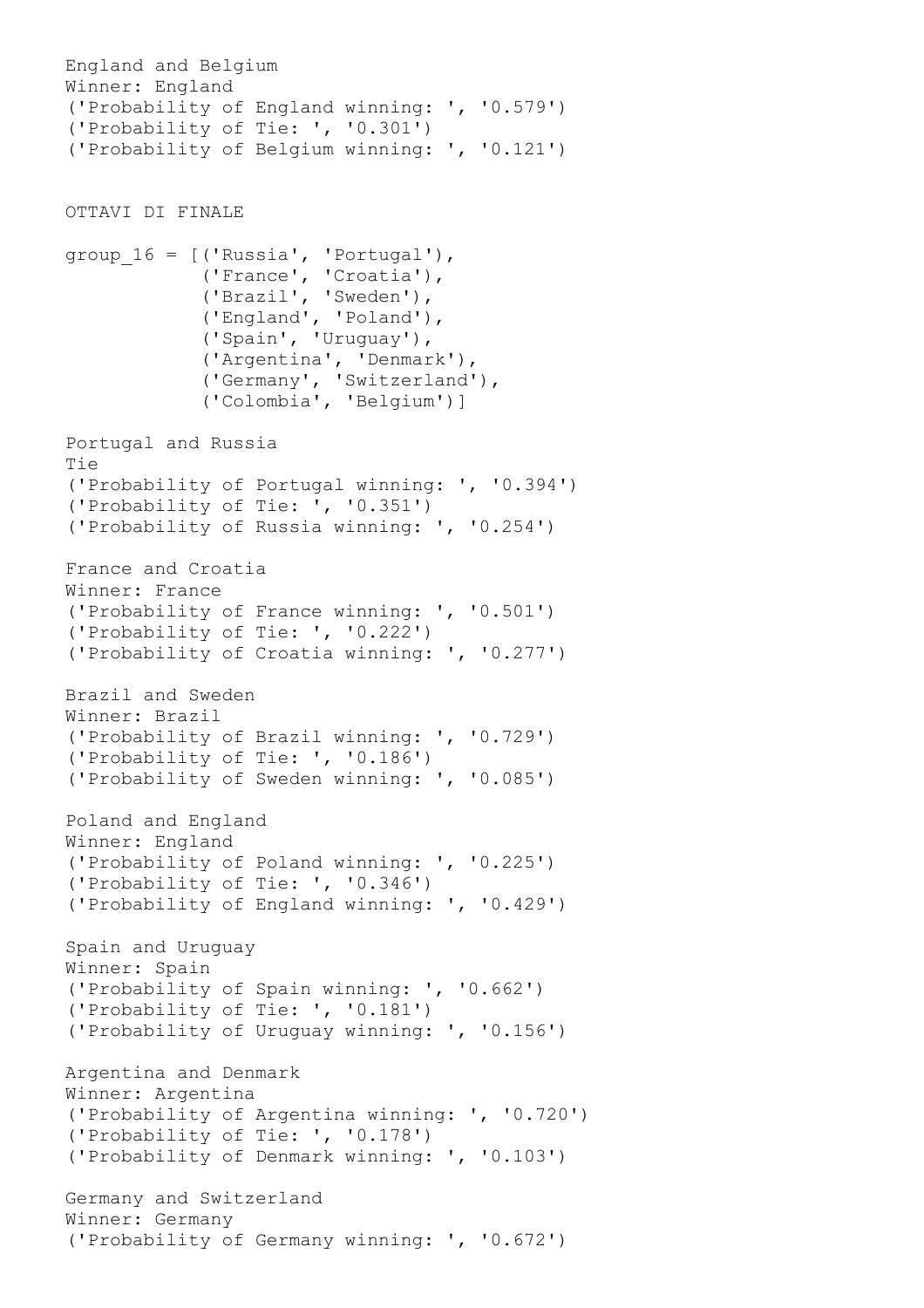('Probability of Tie: ', '0.209') ('Probability of Switzerland winning: ', '0.119') Belgium and Colombia Winner: Belgium ('Probability of Belgium winning: ', '0.491') ('Probability of Tie: ', '0.280') ('Probability of Colombia winning: ', '0.229') QUARTI DI FINALE quarters = [('Portugal', 'France'), ('Spain', 'Argentina'), ('Brazil', 'England'), ('Germany', 'Belgium')] Portugal and France Winner: Portugal ('Probability of Portugal winning: ', '0.385') ('Probability of Tie: ', '0.320') ('Probability of France winning: ', '0.296') Argentina and Spain Winner: Argentina ('Probability of Argentina winning: ', '0.507') ('Probability of Tie: ', '0.305') ('Probability of Spain winning: ', '0.188') Brazil and England Winner: Brazil ('Probability of Brazil winning: ', '0.613') ('Probability of Tie: ', '0.233') ('Probability of England winning: ', '0.153') Germany and Belgium Winner: Germany ('Probability of Germany winning: ', '0.619') ('Probability of Tie: ', '0.261') ('Probability of Belgium winning: ', '0.120') SEMI semi = [('Portugal', 'Argentina'), ('Brazil', 'Germany')] Portugal and Argentina Winner: Portugal ('Probability of Portugal winning: ', '0.340') ('Probability of Tie: ', '0.329') ('Probability of Argentina winning: ', '0.331') Germany and Brazil Winner: Germany ('Probability of Germany winning: ', '0.456') ('Probability of Tie: ', '0.226') ('Probability of Brazil winning: ', '0.318')